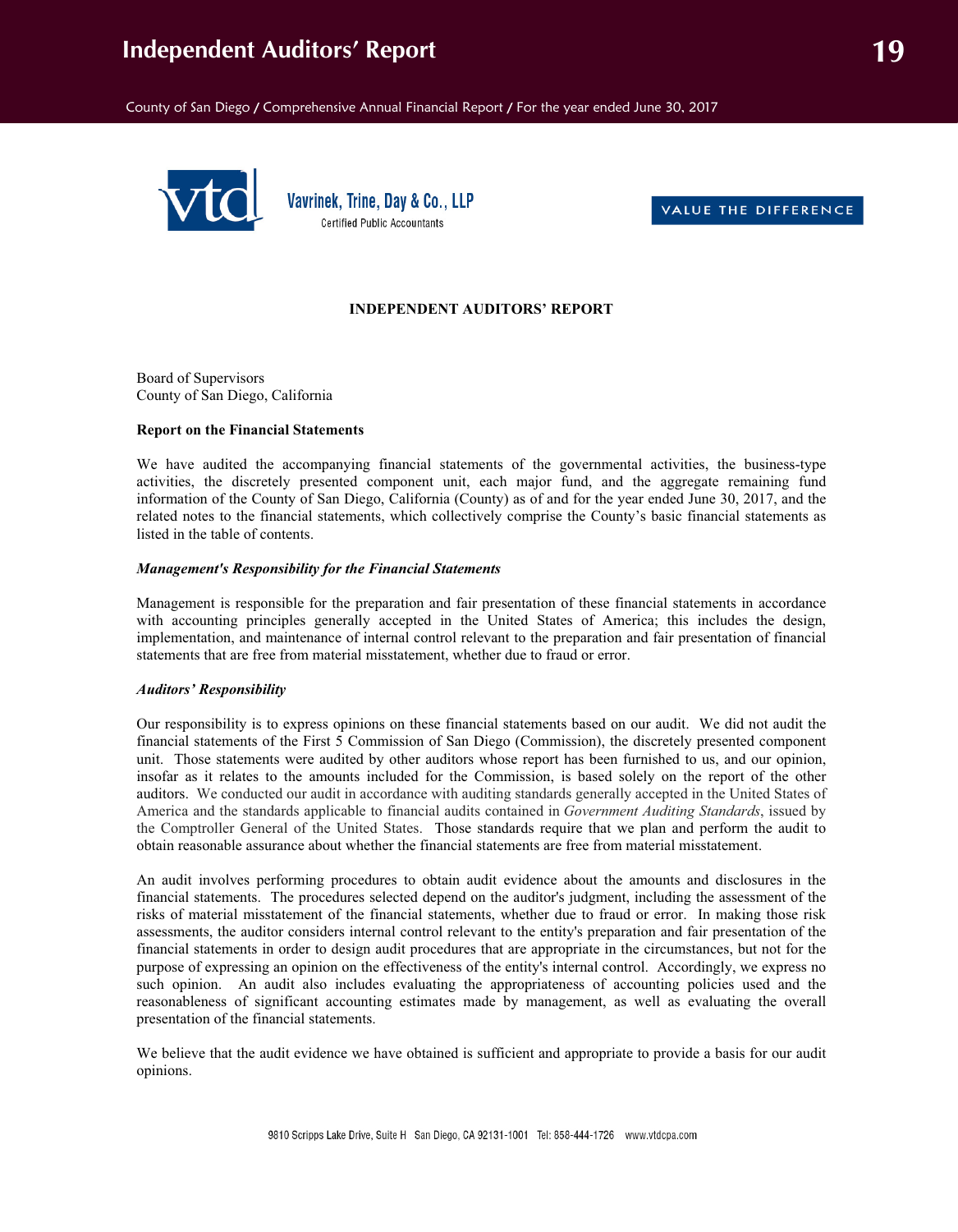# *Opinions*

In our opinion, based on our audit and the report of other auditors, the financial statements referred to above present fairly, in all material respects, the respective financial position of the governmental activities, the business-type activities, the discretely presented component unit, each major fund, and the aggregate remaining fund information of the County, as of June 30, 2017, and the respective changes in financial position, and, where applicable, cash flows thereof for the year then ended in accordance with accounting principles generally accepted in the United States of America.

## *Other Matters*

#### *Required Supplementary Information*

Accounting principles generally accepted in the United States of America require that the management's discussion and analysis on pages 22 through 41, the schedules of the County's proportionate share of net pension liability and contributions on page 120, the schedules of revenues, expenditures, and changes in fund balance – budget and actual for the General Fund, Public Safety Fund, and Tobacco Endowment Fund on pages 121 through 125, and related notes on page 126, be presented to supplement the basic financial statements. Such information, although not a part of the basic financial statements, is required by the *Governmental Accounting Standards* Board who considers it to be an essential part of financial reporting for placing the basic financial statements in an appropriate operational, economic, or historical context. We have applied certain limited procedures to the required supplementary information in accordance with auditing standards generally accepted in the United States of America, which consisted of inquiries of management about the methods of preparing the information and comparing the information for consistency with management's responses to our inquiries, the basic financial statements, and other knowledge we obtained during our audit of the basic financial statements. We do not express an opinion or provide any assurance on the information because the limited procedures do not provide us with sufficient evidence to express an opinion or provide any assurance.

#### *Other Information*

Our audit was conducted for the purpose of forming opinions on the financial statements that collectively comprise the County's basic financial statements. The introductory section, combining and individual fund information and other supplementary information, and statistical section, are presented for purposes of additional analysis and are not a required part of the basic financial statements.

The combining and individual fund information and other supplementary information is the responsibility of management and was derived from and relates directly to the underlying accounting and other records used to prepare the basic financial statements. Such information has been subjected to the auditing procedures applied in the audit of the basic financial statements and certain additional procedures, including comparing and reconciling such information directly to the underlying accounting and other records used to prepare the basic financial statements or to the basic financial statements themselves, and other additional procedures in accordance with auditing standards generally accepted in the United States of America. In our opinion, the combining and individual fund information and other supplementary information is fairly stated, in all material respects, in relation to the basic financial statements as a whole.

The introductory and statistical sections have not been subjected to the auditing procedures applied in the audit of the basic financial statements, and accordingly, we do not express an opinion or provide any assurance on them.